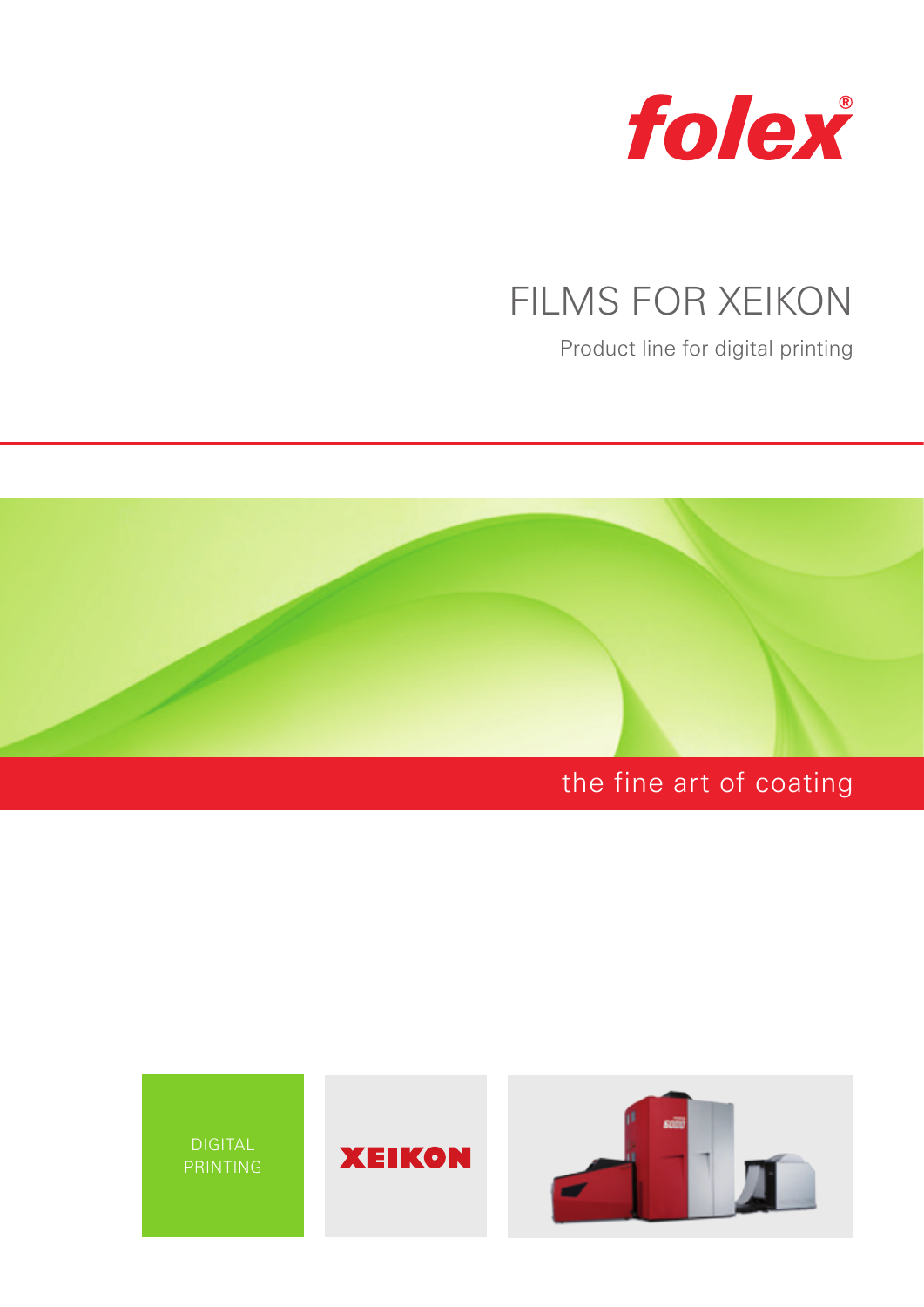### DIGITAL PRINTING

#### FOLEX DIGIPRINT® XE FILMS

- Dedicated coating for Xeikon dry toner
- **EXeikon qualified film supplier**
- **Dedicated script files available**
- **Consistent printability and runnability**
- Superb ink adhesion and image transfer
- Good water and scuff resistant properties
- No limited shelf life
- **No special handling required**
- **Durable tear resistant polyester**
- **Excellent dimensional stability**

| Vibrant ohps and overlays            | Presentations, marketing, training and education                                                                                                                                                                                             |  |
|--------------------------------------|----------------------------------------------------------------------------------------------------------------------------------------------------------------------------------------------------------------------------------------------|--|
| Durable point of sale<br>and display | Advertising, exhibitions, packaging, banners, menu cards, overlays, point of<br>sale, signage, charts and maps, face plates, tags, technical manuals, book<br>inserts, backlit posters, business cards, phone cards, clean room applications |  |
|                                      |                                                                                                                                                                                                                                              |  |

#### PICTOGRAM OVERVIEW



Suitable for colour laser

Offers improved water resistance





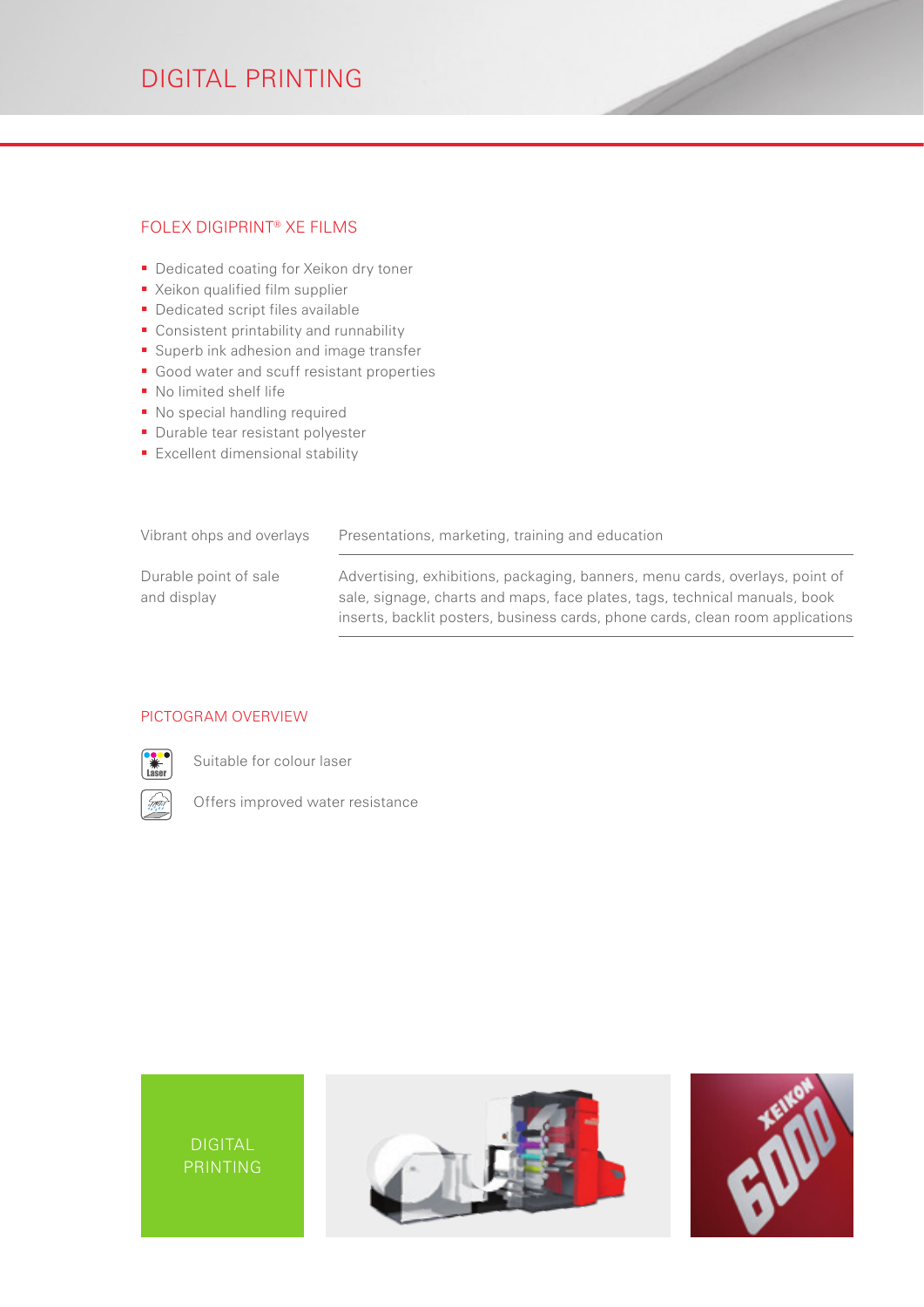#### PREMIUM CLEAR FILM

| Field of application                                                                                                                                                             | <b>Sales Arguments</b>                                                                                                                                                                                                                                                                                                                                                                                                                                                                                                                                  |  |  |
|----------------------------------------------------------------------------------------------------------------------------------------------------------------------------------|---------------------------------------------------------------------------------------------------------------------------------------------------------------------------------------------------------------------------------------------------------------------------------------------------------------------------------------------------------------------------------------------------------------------------------------------------------------------------------------------------------------------------------------------------------|--|--|
| Overlays, see-thro effects, OHP<br>projection transparencies, Point<br>of Sale and Point of Purchase<br>merchandise, shelf wobblers,<br>presentations and marketing<br>projects. | High quality clear, transparent polyester film<br>Excellent dimensional stability, prevents registration<br>issues and ensures excellent flatness<br>Images can be printed in positive or mirror, this then<br>offers a clear, protected overlaminate to the printed ink<br>Vibrant, colourfull, projected images<br>■ High speed and high volume printing performance<br>" Tough and tear resistant with good water and scuff resistance<br>• Superb toner adhesion and image transfer due<br>to dedicated coating<br>■ Xeikon qualified film supplier |  |  |

| • Folex Digiprint-XE/CL |            | <b>Example</b><br>Laser                               |
|-------------------------|------------|-------------------------------------------------------|
| Clear<br>Polyester      | $0.100$ mm | $500 \text{ mm} \times 500 \text{ m}$ 06805.100.75400 |

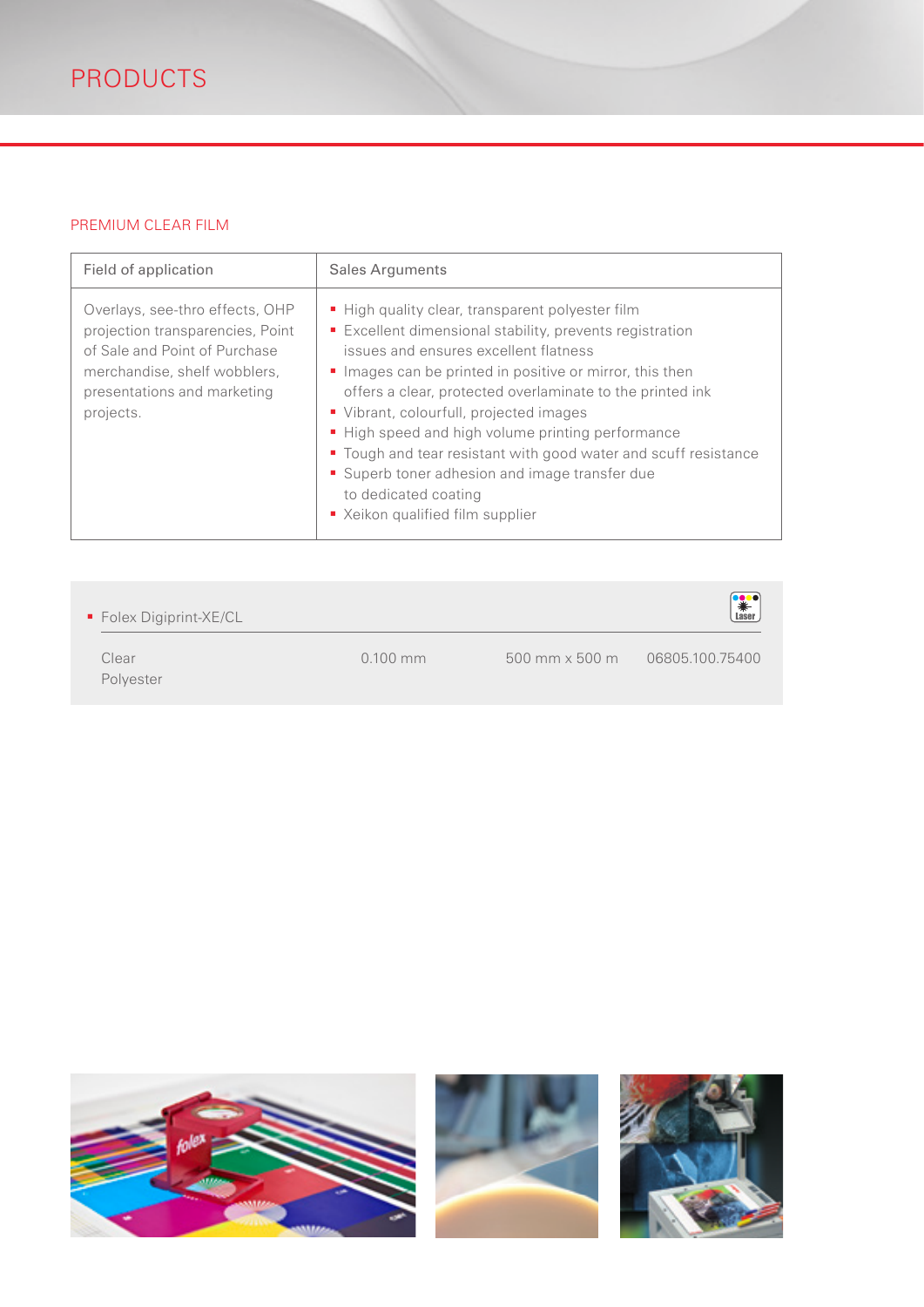#### PREMIUM TRANSLUSCENT FILM

| Field of application                                                                                                                                           | <b>Sales Arguments</b>                                                                                                                                                                                                                                                                                                                                                                                                                                                                                                                                                                                                                           |  |  |
|----------------------------------------------------------------------------------------------------------------------------------------------------------------|--------------------------------------------------------------------------------------------------------------------------------------------------------------------------------------------------------------------------------------------------------------------------------------------------------------------------------------------------------------------------------------------------------------------------------------------------------------------------------------------------------------------------------------------------------------------------------------------------------------------------------------------------|--|--|
| Overlays, see-thro effects, book<br>or report inserts, maps, backlit<br>posters, Point of Sale and Point<br>of Purchase merchandise and<br>marketing projects. | • High quality matt translucent double sided, polyester film<br>Excellent dimensional stability, prevents registration<br>issues and ensures excellent flatness<br>Images can be printed in positive or reverse,<br>this offers a protected overlaminate to the printed ink<br>Images can be printed both sides to increase colour contrast<br>and brilliance for backlit images with perfect registration<br>■ High speed and high volume printing performance<br>• Tough and tear resistant with good water and scuff resistance<br>• Superb toner adhesion and image transfer due<br>to dedicated coating<br>■ Xeikon qualified film supplier |  |  |

| Folex Digiprint-XE/MX          |            |                         | $*$<br>Laser<br>सुमार |
|--------------------------------|------------|-------------------------|-----------------------|
| Translucent, matt<br>Polyester | $0.100$ mm | $500$ mm $\times$ 500 m | 06745.100.75400       |